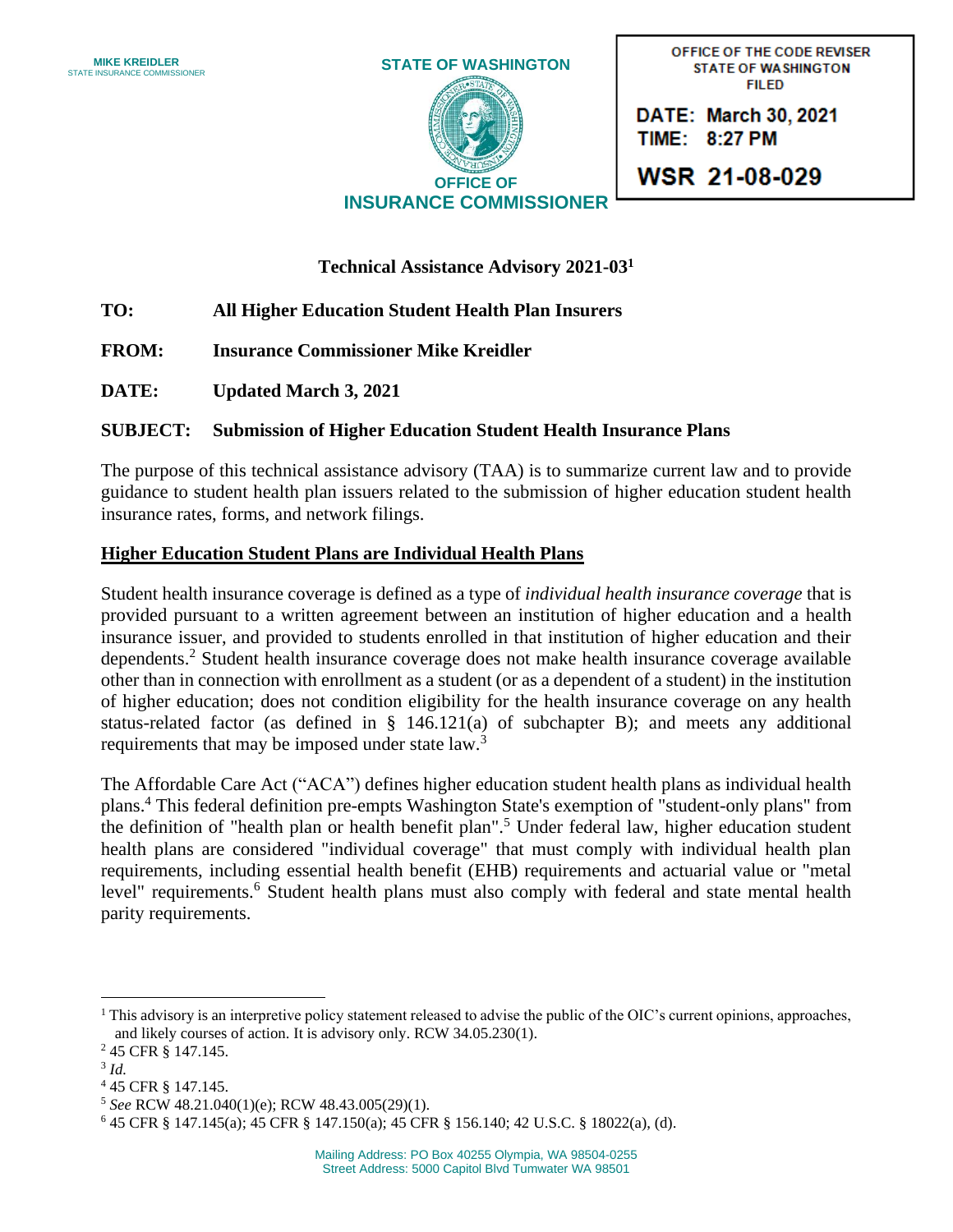Technical Assistance Advisory 2021-03 Submission of Higher Education Student Health Insurance Plans March 3, 2021 Page 2

#### **Filing Timeline:**

Following Center for Consumer Information and Insurance Oversight (CCIIO) guidance, the deadline for filing individual health plans, small group health plans, and stand-alone dental plans that provide pediatric dental benefits as one of the essential health benefits, is set each year by the Insurance Commissioner.<sup>7</sup> Because higher education student health plans are individual health plans, this deadline also applies to higher education student health plans.<sup>8</sup>

## **Form Filing:**

No higher education student health plans may be issued, delivered, or used unless the forms have been filed with and approved by the Insurance Commissioner.<sup>9</sup>

Issuers filing higher education student health plan forms must comply with the form filing instructions applicable to the individual health plan as required by the *Washington State SERFF Health and Disability Form Filing General Instructions*. <sup>10</sup> Student health plans must be filed using the Type of Insurance (TOI) of  $H22<sup>11</sup>$ 

The OIC strongly encourages the use of available speed-to-market tools and asks issuers to complete and submit the *School Year Higher Education Student Health Plan Analyst Checklist* with their student health plan filing(s) in SERFF.

The OIC updates the *Washington State SERFF Health and Disability Form Filing General Instructions, Form Filings Speed-to-Market Guide,* and *School Year Higher Education Student Health Plan Analyst Checklist* on an annual basis and all documents are available online by following the links at [https://www.insurance.wa.gov/filing-instructions.](https://www.insurance.wa.gov/filing-instructions)

## **Rate Filing:**

Issuers must submit the student health plan rate filing concurrently with the corresponding form filing. $12$ 

Higher education student health plans are individual plans subject to the essential health benefit and actuarial value requirements.<sup>13</sup> As a result, the plan must provide at least 60 percent actuarial value.<sup>14</sup>

<sup>7</sup> WAC 284-43-0200.

<sup>8</sup> *See* 45 CFR § 144.103; 45 CFR § 147.145.

<sup>9</sup> RCW 48.18.100.

<sup>10</sup> WAC 284-58-025(2)(c).

<sup>11</sup> *NAIC Uniform Life, Accident & Health, Annuity and Credit Product Coding Matrix*.

<sup>12</sup> WAC 284-58-033.

<sup>13</sup> 42 U.S.C. § 18022 (a), (d); 45 CFR § 147.145(b)(2).

<sup>14</sup> 45 CFR § l47.l45(b)(2).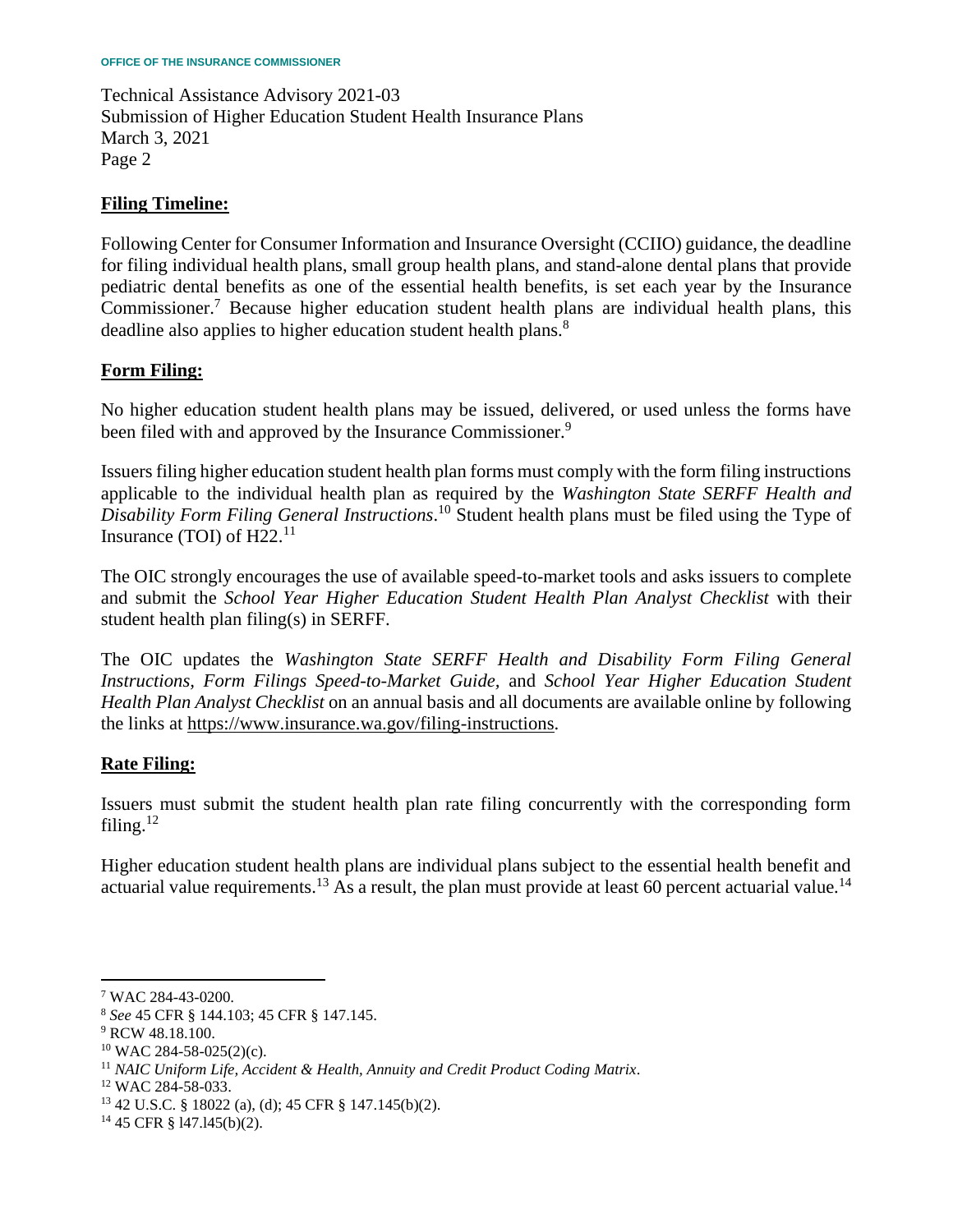Technical Assistance Advisory 2021-03 Submission of Higher Education Student Health Insurance Plans March 3, 2021 Page 3

Higher education student health insurance is subject to the Fair Health Insurance Premium rating requirements.<sup>15</sup> Issuers are required to submit an explanation and justification to demonstrate how they comply with the provisions relating to the rating of higher education student health insurance coverage.<sup>16</sup> Specifically, rates for each student health plan must be based on per-member-rating, and structured to comply with "school-specific group community rating" as outlined in the comments to 45 CFR § 147.145.<sup>1718</sup>

## **Network Filing:**

Issuers must file all provider contracts and provider compensation agreements with the Insurance Commissioner thirty calendar days before use.<sup>19</sup> This requirement applies to all lines of business.

Issuers participating in the individual market, including higher education student plans, must submit their network access reports demonstrating compliance with 284-170 WAC Subchapter B when they submit rate and form filings. $20$ 

#### **No SERFF Plan Binder Filing:**

Higher education student health insurance coverage is exempted from the single risk pool requirements of 42 U.S.C. § 18032; 45 CFR § 147.145(3). As a result, student health plans are not required to be pooled with other ACA individual market plans or included in the individual plan binder filing. Therefore, higher education student health plans are not subject to HHS Parts I (URR), II, and III requirements.

#### **Transparency Tool**

Washington law requires each carrier offering or renewing a health benefit plan on or after January 1, 2016 to offer member transparency tools with certain price and quality information to enable the member to make treatment decisions based on cost, quality, and patient experience.<sup>21</sup>

<sup>19</sup> RCW 48.43.730.

<sup>15</sup> *See* 42 U.S.C. § 300gg; *see* 45 CFR § 147.102.

<sup>16</sup> WAC 284-58-033; *see* RCW 48.18.100, RCW 48.18.110(2).

<sup>17</sup> 78 FR 13406, 13424 (February 27, 2013).

<sup>&</sup>lt;sup>18</sup> Although HHS Notice of Benefit and Payment Parameters for 2017 states that a health insurance issuer that offers student health insurance coverage may establish one or more separate risk pools for an institution of higher education, if the distinction between or among groups of students (or dependents of students) who form the risk pool is based on a bona fide school-related classification and not based on a health factor (as described in 45 CFR § 146.121), it does not change the 2013 final market rule. Furthermore, comments to the HHS Notice of Benefit and Payment Parameters for 2017 final rule state; "We note that nothing prevents a State from requiring broader risk pooling with respect to student health insurance coverage than provided for in this final rule (for example, requiring each student health insurance issuer to establish one risk pool comprised of its entire student health insurance book of business)." Patient Protection and Affordable Care Act; HHS Notice of Benefit and Payment Parameters for 2017, 81 FR 12204, 12215 (March 8, 2016).

<sup>20</sup> WAC 284-43-0200.

<sup>21</sup> RCW 48.43.007.